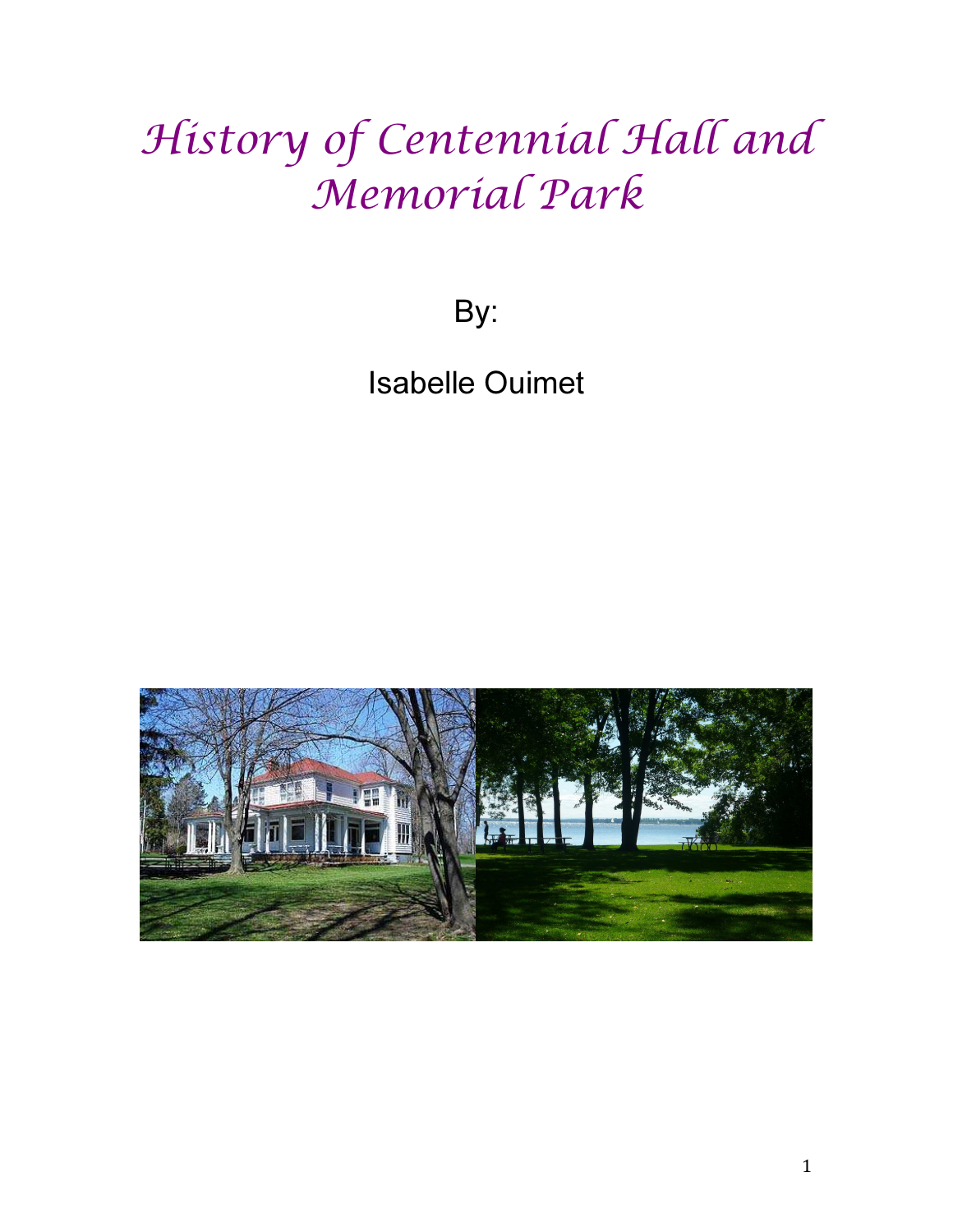Centennial Hall and Memorial Park have been a big part of my life. The park is the closest to my house and I have been going there all my life. I've played in the playground, waded in the water, fed the ducks and watched the sailboats go by. I've learned about the life of the early settlers on Saint Jean Baptist Day and watched shows and went in the bouncy houses on Canada Day. I've had scavenger hunts and treasure hunts and collected the most beautiful leaves there. I even did an African dance performance there for the West Island Chronicle. To me, it's a place of fun and nature. It is a place I really like. That is why I wanted to learn more about the history of Centennial Hall and Memorial Park.

To understand this you have to understand some of the history of Beaconsfield. All of the land that is now Beaconsfield would have once belong to the native Indians, although they may not have thought about it that way. Once the French began settling Montreal they divided the land into seigneuries and then the seigneurs decide which farmers would settle the land.

In 1699, the Sulpicians, seigneurs of the Island of Montreal gave a piece of land called Terrier 136 to Jean Charlebois dit Jolly. This land included the land that would later be the spot where Centennial Hall and Memorial Park are today.

Others who would go on to own the land were:

1731 Jean Denis dit St. Denis

1781 Jean Cerat

2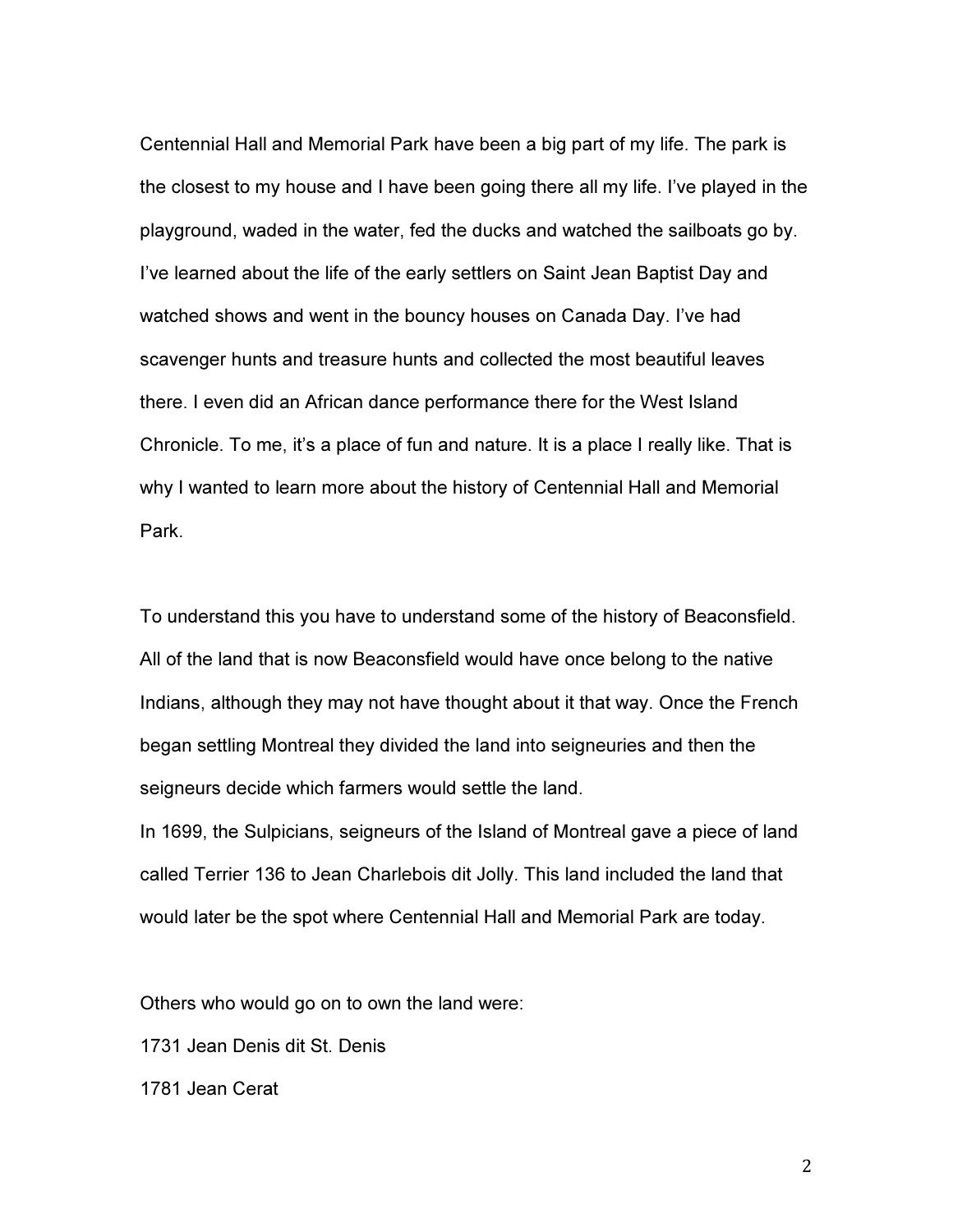1851 Jean Baptiste Denis, Israel Roy and Michel Legros

Then later: Charles Barbeau, Veuve Joseph St. Denis, G. Duclos and Tancrède Barbeau



The map below from 1879 shows G. Duclos's name

Map of Beaconsfield 1879

By then the land had been divided into lots and Centennial Hall and Memorial Park would later be on lots 18 and 19. You can also see on the map that the only road is Lakeshore road that runs along the waterfront and the railway line that reached Beaconsfield from Montreal in 1853.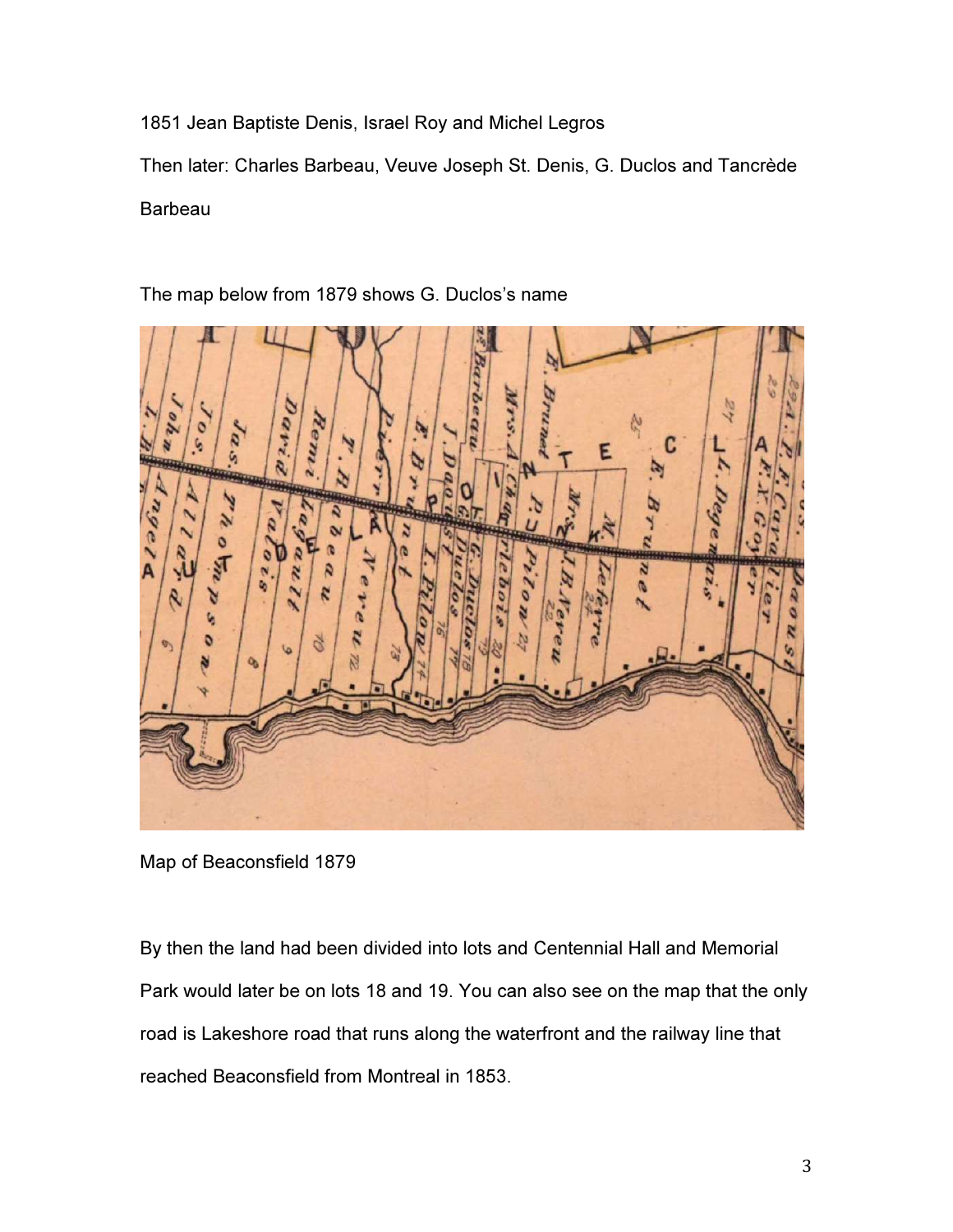In 1906 Joseph Léonide Perron (who lived from 1873 to 1930) bought farm 18 and 19.



Joseph Léonide Perron

He bought the land at a time when rich people were first coming to Beaconsfield to build summer houses (the winter ones were in Montreal). Montreal was a very polluted city back then and there was a lot of diseases so a house in the countryside would have seemed like a good idea. Perron became the first ever mayor of the Town of Beaconsfield (he was mayor from 1910 to 1916). He was a lawyer, having graduated from Laval University in 1893, and was appointed to the King's Counsel in 1903. Perron built a summer house on farm 18 in 1906 and made the property into a model farm, raising prize cattle and horses and cultivating a vineyard. Perron was elected to the Québec Legislature in 1910 and became the Provincial Minister of Roads in the Alexandre Taschereau government in September 1920. He was appointed Bâtonnier of the Bar of Montréal in 1922 and was a director or many corporations, including Canada

4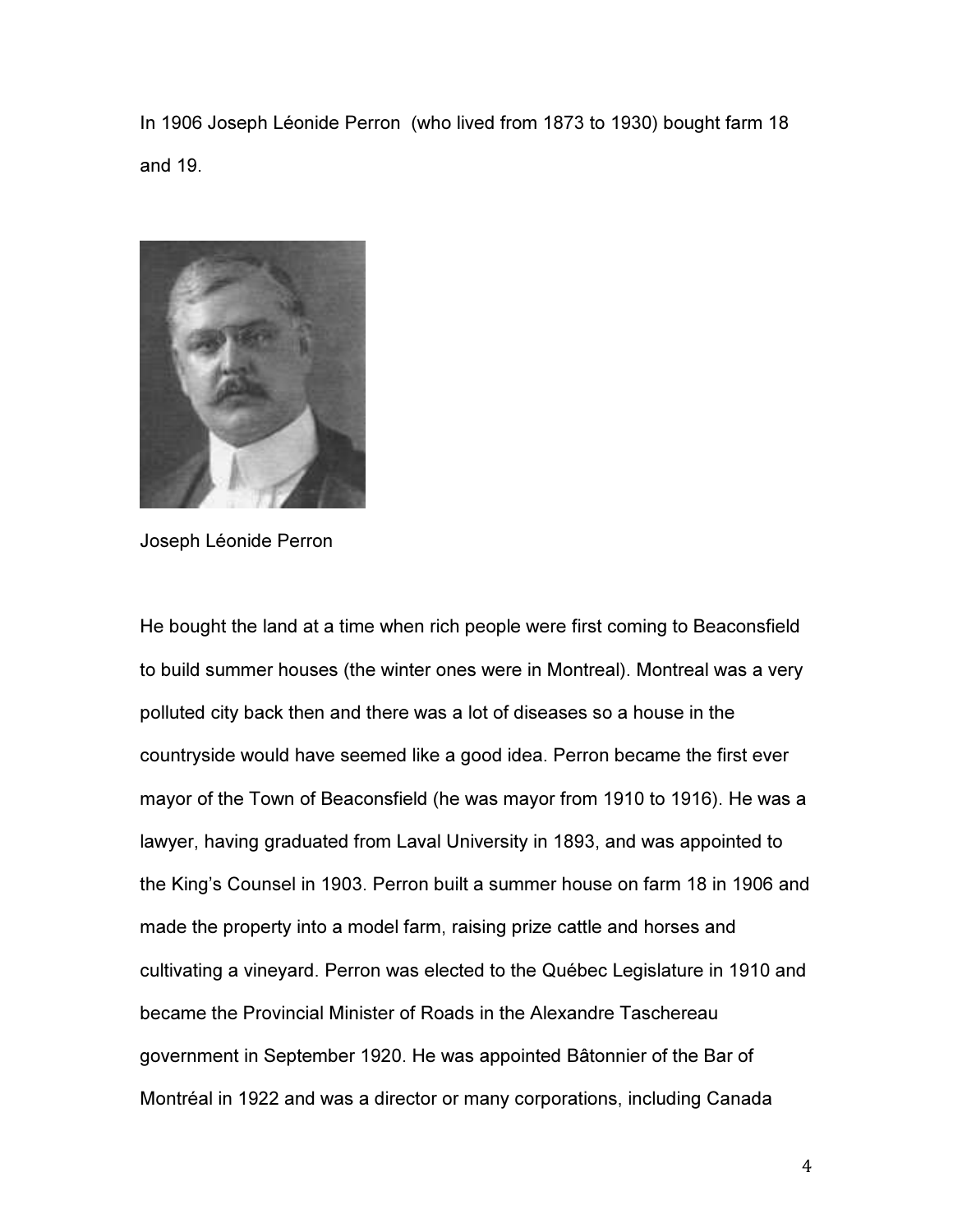Cement, Montreal Tramways and Shawinigan Water and Power. He was obviously a powerful and important man. Mr. Perron and his neighbors who built houses close to the water didn't like the fact that everyone passed on Lakeshore road in front of their house making dust and disturbing the residents.



A road leading to Beaconsfield 1905

Perron and his neighbors wanted the old Lakeshore Road relocated. So a by-law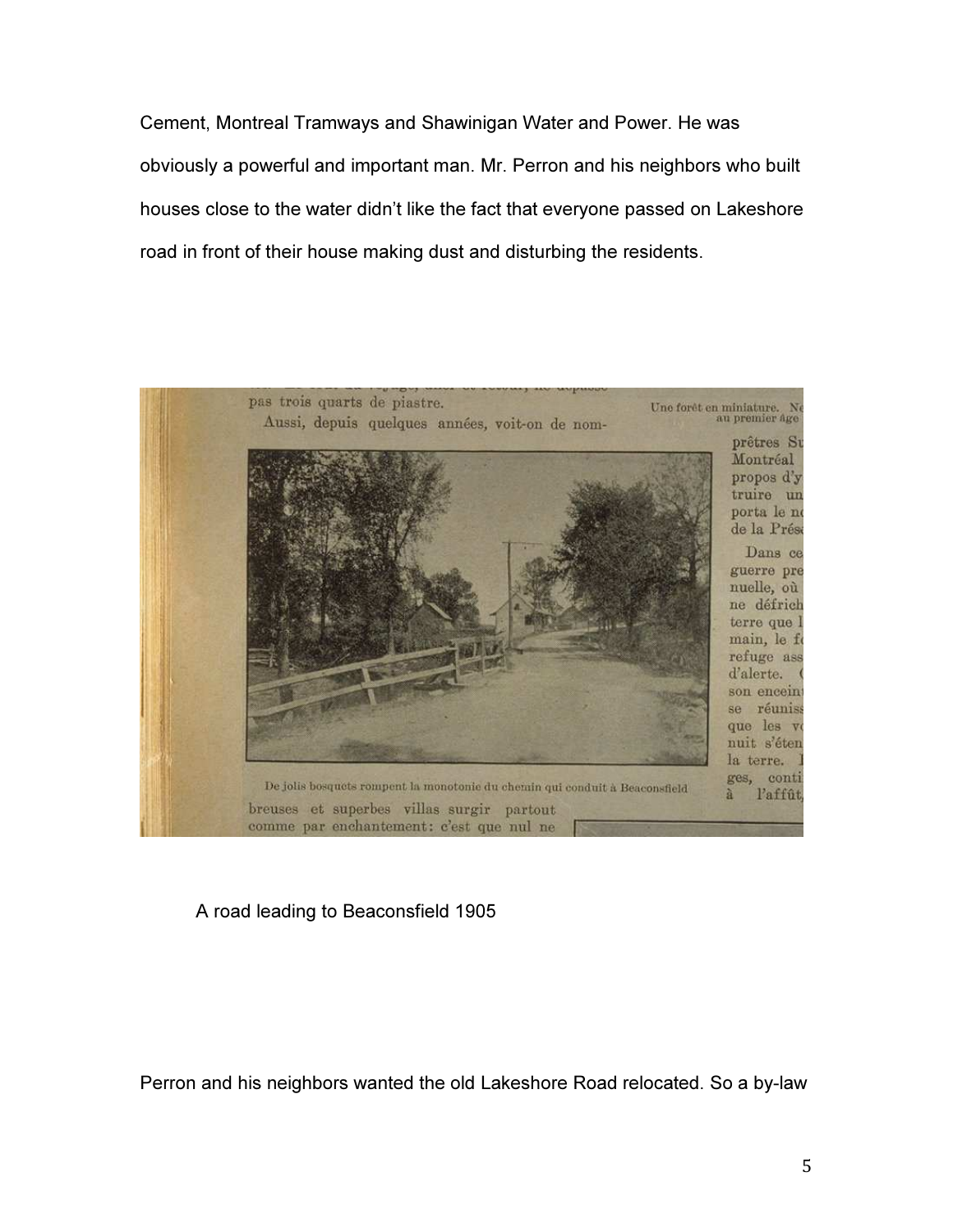was passed in 1911 that allowed for a new road to be built behind the houses. The landowners traded land at the back of their properties so that they could have the land where the road ran in front of their properties. The new road was Beaconsfield Boulevard. Other residents were unhappy about the change and fought it in court. This lasted for over 15 years. It finally got sorted out in 1928 when the owners paid the city for the Lakeshore road land. Perron bought the land on lots 16 to 19.

 A member of the Beaconsfield Citizens' Association, S.D Cunningham, suggested to Mayor Shaw that: "the manner in which this deal was handled by the council smelt badly to the average citizen." Others suggested that the Mayor and Council should not be the Mayor and Council any more, but the Mayor and Council said "no". Perron had lots of power and ability.

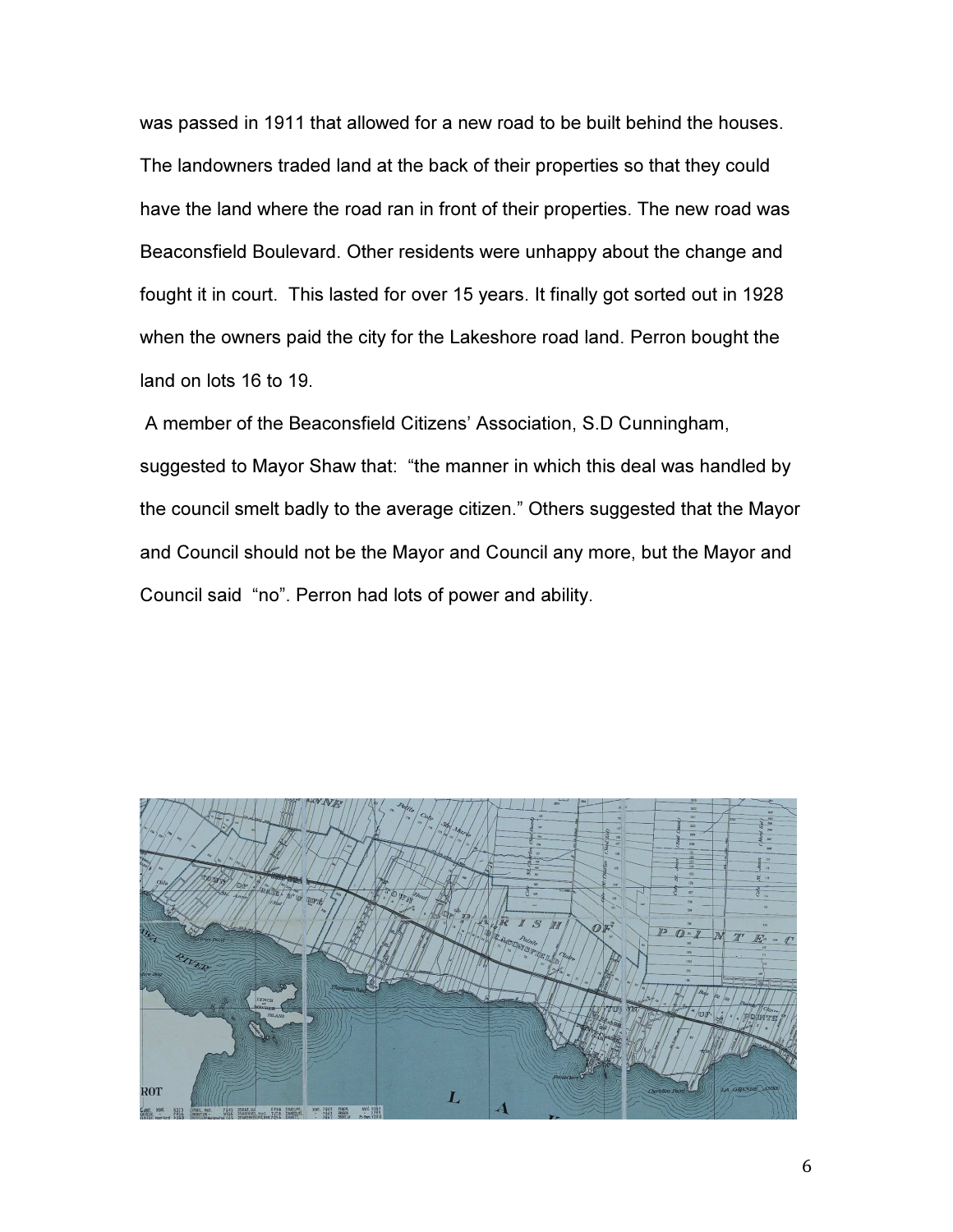

In this 1924 map, made while the conflict was still happening, you can see both Lakeshore road and Beaconsfield Boulevard are there.

Perron died on November 20,1930. There are different reports on his death depending on where you read. Some say he died of a heart problem and others report that he died of gunshot wounds. His death was a cause of sadness as he was highly regarded in legal, political, business and social circles. Thousands showed up at his funeral.

After his death the house was rented to the Archambeault family.

In 1940, 10 years after Joseph Léonide Perron died. Léo Dandurand, the co owner of the Montréal Canadiens Hockey Club and a well-known restaurateur, bought a piece of the property (6 acres of farm 18) where the house was located.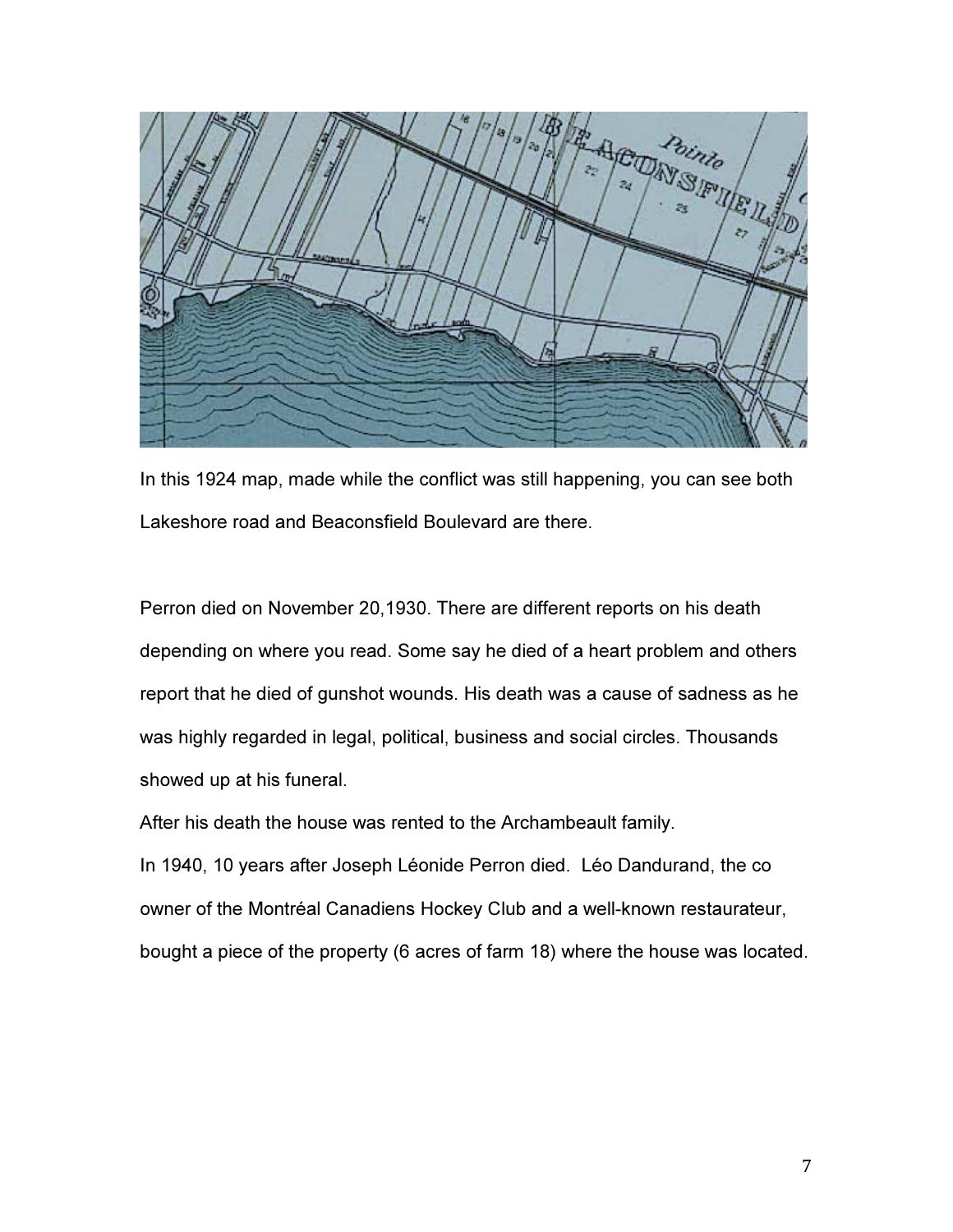

Léo Dandurand

The home was badly damaged by a fire a few weeks after he purchased it, however, Dandurand had it rebuilt almost exactly how it was built before. This is the house that would later become Centennial hall. Dandurand was very active in Montréal sporting circles, being involved in horse breeding and hockey.



Dan Acres -Léo Dandurand house 1940s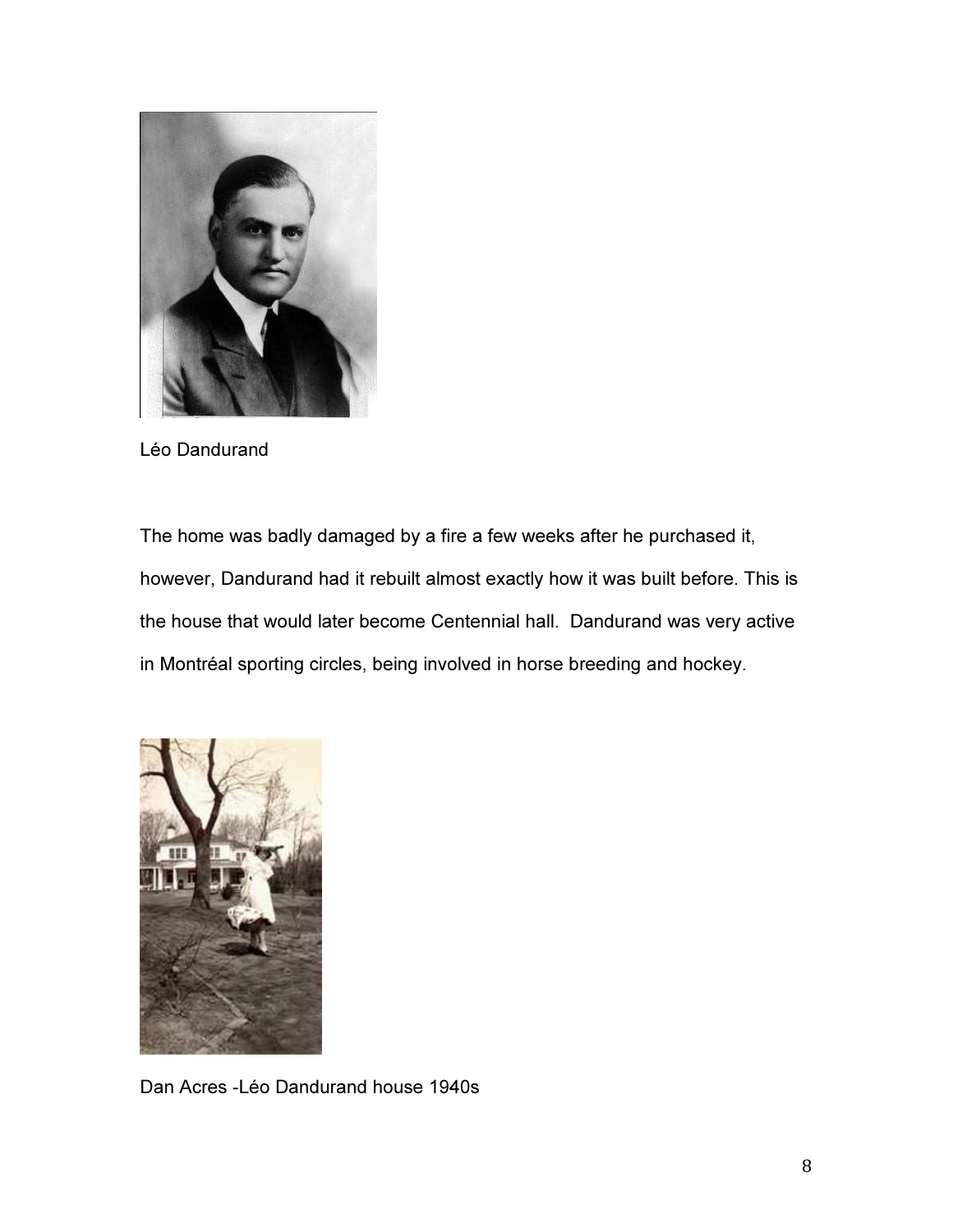In 1945, the city purchased the eastern part of the property from the Joseph Léonide Perron's estate for \$ 5000 and made it a park. It was named Memorial Park in memory of all the soldiers who died in the Second World War. The waterfront became a popular place to swim. It was a public beach until 1980 when it was closed because of pollution. It opened and closed a few times until it was permanently closed in 1984.

In November 1953, Dandurand's Dan Acres was sold to the Sisters of the Good Shepherd, who started a Youth Protection School for young English Catholic girls. While they lived there, the girls received elementary and high school education. The new school was named Marian Hall because it was begun in the Marian Year in Mary's city (Ville-Marie). Bishop L.P. Whelan, the Federation of Catholic Charities and the Minister for the Social Welfare and Youth all gave a lot of support to the project, but eventually the property was too small for the school program, and was sold to the City of Beaconsfield on January 12, 1965 for \$190 000. Because of this, the city now owned the bottom part of lots 18 and 19.

When the new City Hall was opened in 1968, Marion Hall was turned into a cultural center and renamed Centennial Hall to commemorate Canada's centennial year (1967). The two pieces of land came back together to make what is now Centennial Hall and Memorial Park.

9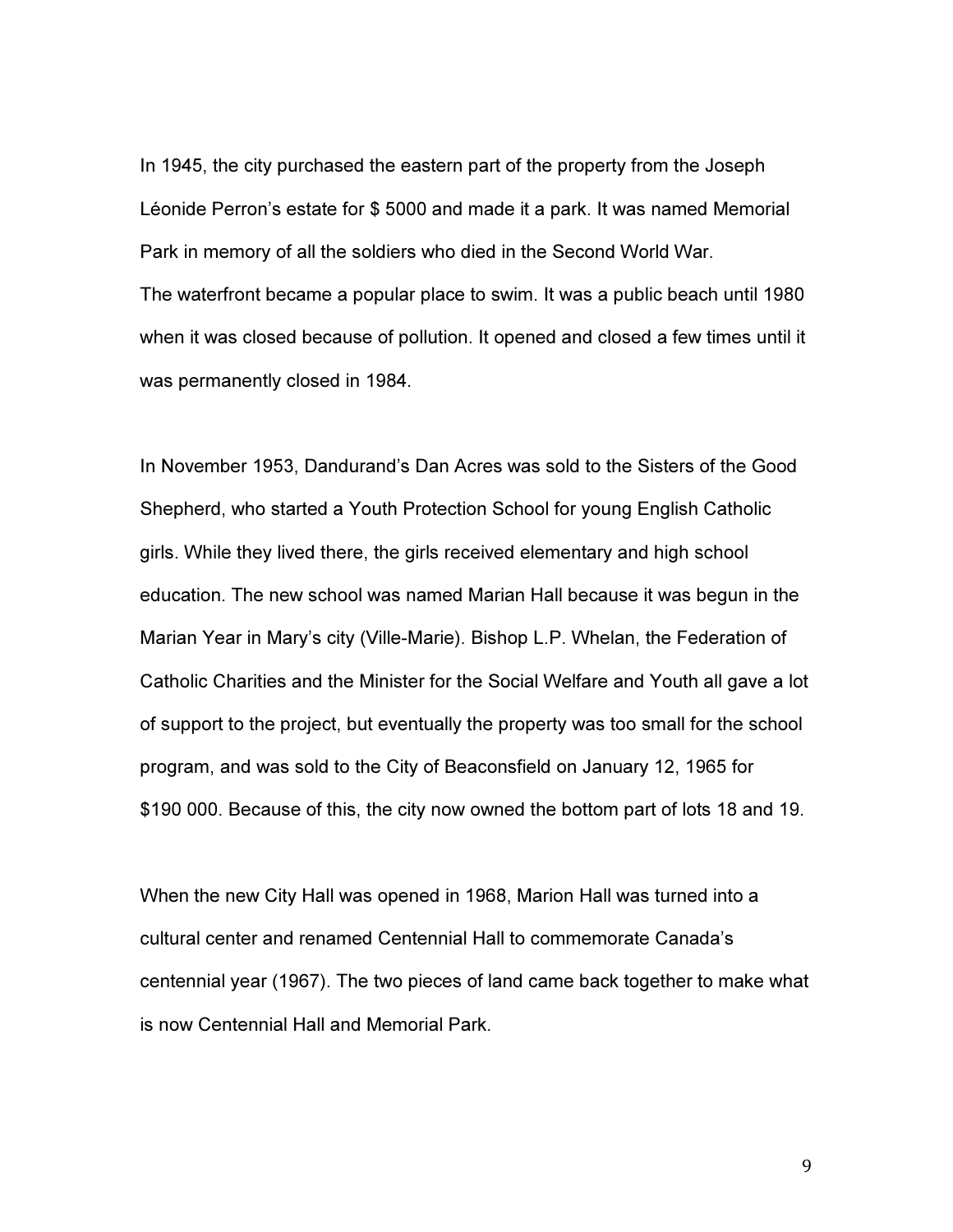So that's how Centennial Hall and Memorial Park came to be and I hope you enjoyed reading the story as much as I loved telling it.

I have included my painting of Centennial Hall. I love doing art and I felt that the project would not be complete without it.

I would like to thank the historical society for having this contest. I have learned a lot while doing this project. The hardest part was taking the little bits and pieces of information and putting them together so they made sense.

I was surprised at the many interesting stories about the people who lived in Beaconsfield in the past and I didn't realize that a piece of land could belong to so many people over time. It feels like I have learned about a small piece of a big puzzle that is history of Beaconsfield.

References:

Most of the information came from the book: Beaconsfield and Beaurepaire written by Robert L. Baird and Gisèle Hall, 1998.

Association des Artistes de Beaconsfield website www.artbeaconsfield.com

Atlas of the city and island of Montreal including the counties of Jacques Cartier and Hochelaga, 1879: Bibliotheque et archives nationales web site